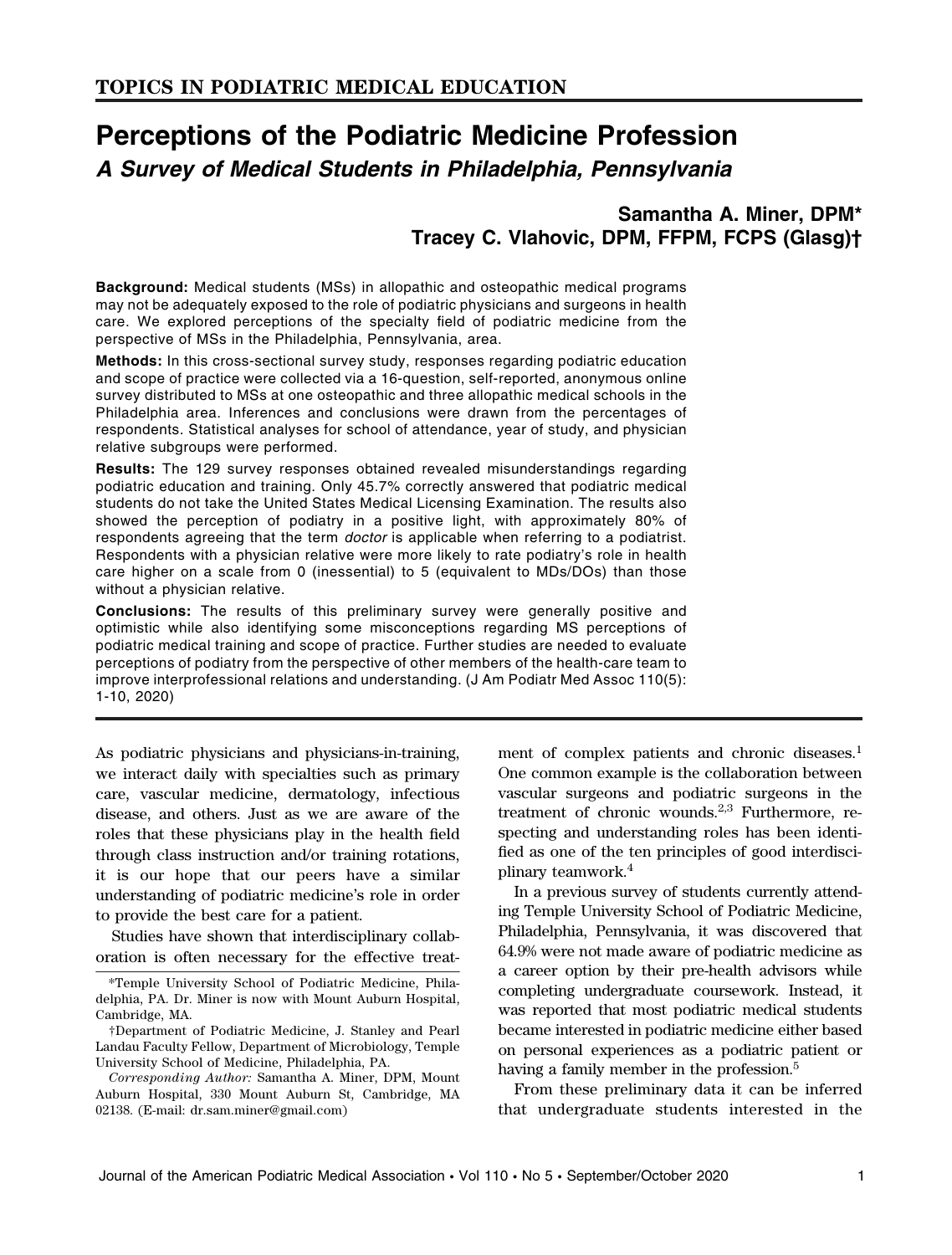health professions may not be adequately exposed to podiatric medicine's role in health care early on in their professional development. Furthermore, there is currently no scientific literature on the exposure of medical students (MSs) to the experiences and training of their podiatric counterparts. Although there have been various studies examining podiatric medical students' perspectives on their training and perceptions of the field, no studies regarding our allopathic and osteopathic colleagues' perceptions of podiatric medicine are present in the literature. $6-10$ 

As a result, the purpose of this study was to explore perceptions of podiatric education, training, and scope of practice from the perspective of MSs in the Philadelphia area through a self-reported, anonymous survey. We hypothesized that allopathic and osteopathic MSs in the Philadelphia area would show gaps in knowledge regarding the specialty field of podiatric medicine.

In addition, we expected that students from the Lewis Katz School of Medicine at Temple University (LKSOM) would be more likely than students from the other local medical schools to answer survey questions regarding their podiatric medicine counterparts correctly due to an association with one of the nine podiatric medical schools. It was also hypothesized that students with a parent/relative in the medical field, as well as those in higher stages of their medical school training (ie, in the third or fourth year of school) would answer a greater number of survey questions correctly. Although we chose to study a very specific population, it was our hope that this preliminary survey would demonstrate general areas of needed interprofessional education.

## Materials and Methods

This cross-sectional survey study was approved by the institutional review board of Temple University.

## Survey Design

Student leaders of the Student Chapter of the American College of Foot and Ankle Orthopedics and Medicine Club at Temple University School of Podiatric Medicine were consulted to aid in the development of survey questions. A list of questions was initially compiled with the help of these students based on what they expected their peers at osteopathic and allopathic medical schools to understand about podiatry as a medical specialty.

The list of survey questions was then narrowed to 16 questions by the authors for brevity and conciseness.

The final list of survey questions aimed to retrieve opinions with minimal bias regarding the field of podiatric medicine. The 16-question survey was divided into four sections, including respondent demographics (section I, questions 1–6), podiatric medical education and training (section II, questions 7–10), and podiatric scope of practice (section III, questions 11–16). Section IV, postsurvey education, was included to provide respondents with Web site links if they were interested in learning more about the field of podiatry. See Table 1 for the complete survey.

Most of the questions were quantitative (multiple choice, select all that apply, linear scale) in nature, with few qualitative (short answer) questions. Categorical scales were predominantly used for survey answer choices. Survey participants were asked to answer all questions to the best of their current knowledge. In addition, because the survey was meant to gauge student's perceptions and opinions, they were advised that there were no implicitly correct or incorrect answers. Participants were informed before beginning that consent was obtained by completing the electronic survey.

## Survey Distribution and Participants

Medical students enrolled at the four allopathic medical schools and one osteopathic medical school in the Philadelphia area were invited to participate in this anonymous, self-reported survey study. For ease of distribution, the online Google Forms was chosen as the mode of survey delivery. A link to the survey was distributed to MSs via e-mail and/or posted in a closed Facebook group by a predetermined point of contact at each individual institution to reduce invasions of the students' privacy.

The survey was distributed to MSs at LKSOM, Perelman School of Medicine at the University of Pennsylvania (Penn Med), Sidney Kimmel Medical College at Jefferson Medical College (SKMC), and Philadelphia College of Osteopathic Medicine (PCOM). Attempts to distribute the survey to MSs at Drexel University's College of Medicine (DU-COM) were unsuccessful.

The recruitment period ran from September 1 to December 31, 2017. The link to the survey was resent to the students 1 month after the initial attempt using the original method of contact (ie, via e-mail and/or Facebook group) to encourage participation. Respondents were not able to edit their responses after submitting the survey. Students were limited to one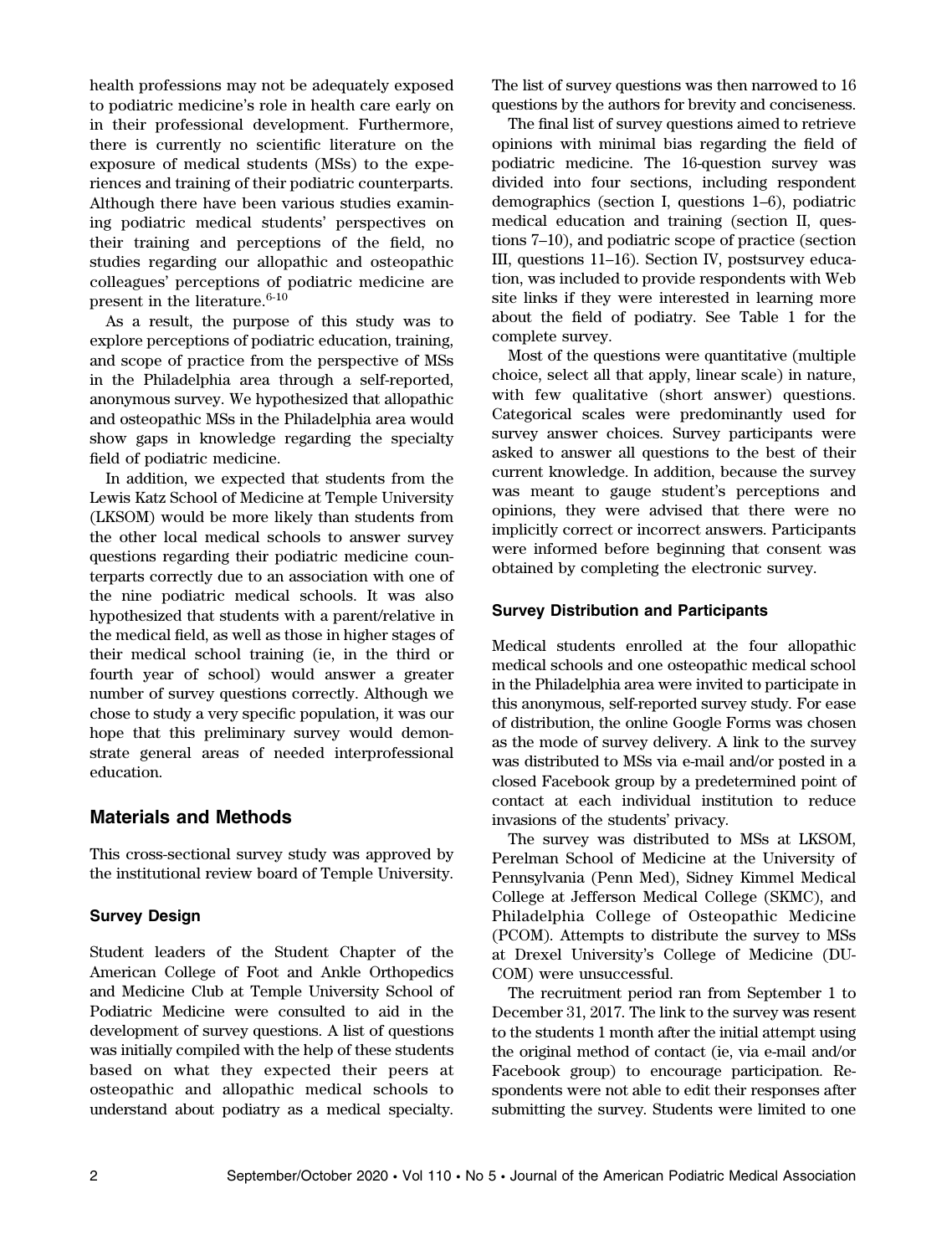| 1. What medical school do you attend?<br>I. Respondent<br>a. LKSOM<br>37 (28.7)<br>demographics<br>b. Penn Med<br>34 (26.4)<br>c. SKMC<br>31(24.0)<br>d. PCOM<br>27 (20.9)<br>e. DUCOM<br>0<br>a. MS-1<br>51 (39.5)<br>2. What year are you in your program?<br>b. MS-2<br>42 (32.6)<br>c. MS-3<br>19 (14.7)<br>d. MS-4<br>17 (13.2)<br>3. Do you have a parent(s) or close<br>a. Yes<br>42 (32.6)<br>relative(s) who is a physician?<br>b. No<br>87 (67.4)<br>c. I'm not sure<br>0<br>4. If you answered "yes" to the previous<br>Internal medicine<br>14 (33.3)<br>question, what specialty is/are he/she/<br>Cardiology<br>4(9.5)<br>they?<br>4(9.5)<br>Oncology<br>(short answer)<br>Pediatrics<br>4(9.5)<br>Podiatry<br>4(9.5)<br>Surgery<br>4(9.5)<br>Emergency medicine<br>3(7.1)<br>Physical medicine and rehabilitation<br>3(7.1)<br>Psychiatry<br>3(7.1)<br>Radiology<br>3(7.1)<br>Anesthesiology<br>2(4.8)<br>Nephrology<br>2(4.8)<br>Obstetrics and gynecology<br>2(4.8)<br>Dermatology<br>1(2.4)<br>Endocrinology<br>1(2.4)<br>Infectious disease<br>1(2.4)<br>Orthopedics<br>1(2.4)<br>Pathology<br>1(2.4)<br>Other<br>1(2.4)<br>a. Yes<br>5. Have you ever heard of the field of<br>128 (99.2)<br>podiatric medicine?<br>b. No<br>1(0.8)<br>c. I'm not sure<br>0<br>6. If you answered "yes" to the previous<br>I have friends/family members/<br>question, how have you heard about it?<br>acquaintances in the field<br>31(24.2)<br>(short answer)<br>Personal experience as a patient<br>30(23.4)<br>Personal experience working in a<br>health-care setting<br>19 (14.8)<br>Recruitment presentation, e-mails,<br>and/or ads<br>15 (11.7)<br>It is common knowledge<br>13 (10.2)<br>No response given<br>10(7.8)<br>I don't remember<br>6(4.7)<br>Temple University's affiliation with<br>a podiatric medical school<br>4(3.1)<br>II. Podiatric medical<br>7. How many years of graduate professional<br>a. 0<br>0<br>0<br>education and<br>school does podiatry training require?<br>b. 1<br>c.2<br>7(5.4)<br>training<br>d.3<br>27 (20.9)<br>e. 4<br>62(48.1) | Section | Question | <b>Answer Choices</b> | Responses<br>(No. $[%]$ ) (N = 129) |  |
|------------------------------------------------------------------------------------------------------------------------------------------------------------------------------------------------------------------------------------------------------------------------------------------------------------------------------------------------------------------------------------------------------------------------------------------------------------------------------------------------------------------------------------------------------------------------------------------------------------------------------------------------------------------------------------------------------------------------------------------------------------------------------------------------------------------------------------------------------------------------------------------------------------------------------------------------------------------------------------------------------------------------------------------------------------------------------------------------------------------------------------------------------------------------------------------------------------------------------------------------------------------------------------------------------------------------------------------------------------------------------------------------------------------------------------------------------------------------------------------------------------------------------------------------------------------------------------------------------------------------------------------------------------------------------------------------------------------------------------------------------------------------------------------------------------------------------------------------------------------------------------------------------------------------------------------------------------------------------------------------------------------------------------------------------------------------------------|---------|----------|-----------------------|-------------------------------------|--|
|                                                                                                                                                                                                                                                                                                                                                                                                                                                                                                                                                                                                                                                                                                                                                                                                                                                                                                                                                                                                                                                                                                                                                                                                                                                                                                                                                                                                                                                                                                                                                                                                                                                                                                                                                                                                                                                                                                                                                                                                                                                                                    |         |          |                       |                                     |  |
|                                                                                                                                                                                                                                                                                                                                                                                                                                                                                                                                                                                                                                                                                                                                                                                                                                                                                                                                                                                                                                                                                                                                                                                                                                                                                                                                                                                                                                                                                                                                                                                                                                                                                                                                                                                                                                                                                                                                                                                                                                                                                    |         |          |                       |                                     |  |
|                                                                                                                                                                                                                                                                                                                                                                                                                                                                                                                                                                                                                                                                                                                                                                                                                                                                                                                                                                                                                                                                                                                                                                                                                                                                                                                                                                                                                                                                                                                                                                                                                                                                                                                                                                                                                                                                                                                                                                                                                                                                                    |         |          |                       |                                     |  |
|                                                                                                                                                                                                                                                                                                                                                                                                                                                                                                                                                                                                                                                                                                                                                                                                                                                                                                                                                                                                                                                                                                                                                                                                                                                                                                                                                                                                                                                                                                                                                                                                                                                                                                                                                                                                                                                                                                                                                                                                                                                                                    |         |          |                       |                                     |  |
|                                                                                                                                                                                                                                                                                                                                                                                                                                                                                                                                                                                                                                                                                                                                                                                                                                                                                                                                                                                                                                                                                                                                                                                                                                                                                                                                                                                                                                                                                                                                                                                                                                                                                                                                                                                                                                                                                                                                                                                                                                                                                    |         |          |                       |                                     |  |
|                                                                                                                                                                                                                                                                                                                                                                                                                                                                                                                                                                                                                                                                                                                                                                                                                                                                                                                                                                                                                                                                                                                                                                                                                                                                                                                                                                                                                                                                                                                                                                                                                                                                                                                                                                                                                                                                                                                                                                                                                                                                                    |         |          |                       |                                     |  |
|                                                                                                                                                                                                                                                                                                                                                                                                                                                                                                                                                                                                                                                                                                                                                                                                                                                                                                                                                                                                                                                                                                                                                                                                                                                                                                                                                                                                                                                                                                                                                                                                                                                                                                                                                                                                                                                                                                                                                                                                                                                                                    |         |          |                       |                                     |  |
|                                                                                                                                                                                                                                                                                                                                                                                                                                                                                                                                                                                                                                                                                                                                                                                                                                                                                                                                                                                                                                                                                                                                                                                                                                                                                                                                                                                                                                                                                                                                                                                                                                                                                                                                                                                                                                                                                                                                                                                                                                                                                    |         |          |                       |                                     |  |
|                                                                                                                                                                                                                                                                                                                                                                                                                                                                                                                                                                                                                                                                                                                                                                                                                                                                                                                                                                                                                                                                                                                                                                                                                                                                                                                                                                                                                                                                                                                                                                                                                                                                                                                                                                                                                                                                                                                                                                                                                                                                                    |         |          |                       |                                     |  |
|                                                                                                                                                                                                                                                                                                                                                                                                                                                                                                                                                                                                                                                                                                                                                                                                                                                                                                                                                                                                                                                                                                                                                                                                                                                                                                                                                                                                                                                                                                                                                                                                                                                                                                                                                                                                                                                                                                                                                                                                                                                                                    |         |          |                       |                                     |  |
|                                                                                                                                                                                                                                                                                                                                                                                                                                                                                                                                                                                                                                                                                                                                                                                                                                                                                                                                                                                                                                                                                                                                                                                                                                                                                                                                                                                                                                                                                                                                                                                                                                                                                                                                                                                                                                                                                                                                                                                                                                                                                    |         |          |                       |                                     |  |
|                                                                                                                                                                                                                                                                                                                                                                                                                                                                                                                                                                                                                                                                                                                                                                                                                                                                                                                                                                                                                                                                                                                                                                                                                                                                                                                                                                                                                                                                                                                                                                                                                                                                                                                                                                                                                                                                                                                                                                                                                                                                                    |         |          |                       |                                     |  |
|                                                                                                                                                                                                                                                                                                                                                                                                                                                                                                                                                                                                                                                                                                                                                                                                                                                                                                                                                                                                                                                                                                                                                                                                                                                                                                                                                                                                                                                                                                                                                                                                                                                                                                                                                                                                                                                                                                                                                                                                                                                                                    |         |          |                       |                                     |  |
|                                                                                                                                                                                                                                                                                                                                                                                                                                                                                                                                                                                                                                                                                                                                                                                                                                                                                                                                                                                                                                                                                                                                                                                                                                                                                                                                                                                                                                                                                                                                                                                                                                                                                                                                                                                                                                                                                                                                                                                                                                                                                    |         |          |                       |                                     |  |
|                                                                                                                                                                                                                                                                                                                                                                                                                                                                                                                                                                                                                                                                                                                                                                                                                                                                                                                                                                                                                                                                                                                                                                                                                                                                                                                                                                                                                                                                                                                                                                                                                                                                                                                                                                                                                                                                                                                                                                                                                                                                                    |         |          |                       |                                     |  |
|                                                                                                                                                                                                                                                                                                                                                                                                                                                                                                                                                                                                                                                                                                                                                                                                                                                                                                                                                                                                                                                                                                                                                                                                                                                                                                                                                                                                                                                                                                                                                                                                                                                                                                                                                                                                                                                                                                                                                                                                                                                                                    |         |          |                       |                                     |  |
|                                                                                                                                                                                                                                                                                                                                                                                                                                                                                                                                                                                                                                                                                                                                                                                                                                                                                                                                                                                                                                                                                                                                                                                                                                                                                                                                                                                                                                                                                                                                                                                                                                                                                                                                                                                                                                                                                                                                                                                                                                                                                    |         |          |                       |                                     |  |
|                                                                                                                                                                                                                                                                                                                                                                                                                                                                                                                                                                                                                                                                                                                                                                                                                                                                                                                                                                                                                                                                                                                                                                                                                                                                                                                                                                                                                                                                                                                                                                                                                                                                                                                                                                                                                                                                                                                                                                                                                                                                                    |         |          |                       |                                     |  |
|                                                                                                                                                                                                                                                                                                                                                                                                                                                                                                                                                                                                                                                                                                                                                                                                                                                                                                                                                                                                                                                                                                                                                                                                                                                                                                                                                                                                                                                                                                                                                                                                                                                                                                                                                                                                                                                                                                                                                                                                                                                                                    |         |          |                       |                                     |  |
|                                                                                                                                                                                                                                                                                                                                                                                                                                                                                                                                                                                                                                                                                                                                                                                                                                                                                                                                                                                                                                                                                                                                                                                                                                                                                                                                                                                                                                                                                                                                                                                                                                                                                                                                                                                                                                                                                                                                                                                                                                                                                    |         |          |                       |                                     |  |
|                                                                                                                                                                                                                                                                                                                                                                                                                                                                                                                                                                                                                                                                                                                                                                                                                                                                                                                                                                                                                                                                                                                                                                                                                                                                                                                                                                                                                                                                                                                                                                                                                                                                                                                                                                                                                                                                                                                                                                                                                                                                                    |         |          |                       |                                     |  |
|                                                                                                                                                                                                                                                                                                                                                                                                                                                                                                                                                                                                                                                                                                                                                                                                                                                                                                                                                                                                                                                                                                                                                                                                                                                                                                                                                                                                                                                                                                                                                                                                                                                                                                                                                                                                                                                                                                                                                                                                                                                                                    |         |          |                       |                                     |  |
|                                                                                                                                                                                                                                                                                                                                                                                                                                                                                                                                                                                                                                                                                                                                                                                                                                                                                                                                                                                                                                                                                                                                                                                                                                                                                                                                                                                                                                                                                                                                                                                                                                                                                                                                                                                                                                                                                                                                                                                                                                                                                    |         |          |                       |                                     |  |
|                                                                                                                                                                                                                                                                                                                                                                                                                                                                                                                                                                                                                                                                                                                                                                                                                                                                                                                                                                                                                                                                                                                                                                                                                                                                                                                                                                                                                                                                                                                                                                                                                                                                                                                                                                                                                                                                                                                                                                                                                                                                                    |         |          |                       |                                     |  |
|                                                                                                                                                                                                                                                                                                                                                                                                                                                                                                                                                                                                                                                                                                                                                                                                                                                                                                                                                                                                                                                                                                                                                                                                                                                                                                                                                                                                                                                                                                                                                                                                                                                                                                                                                                                                                                                                                                                                                                                                                                                                                    |         |          |                       |                                     |  |
|                                                                                                                                                                                                                                                                                                                                                                                                                                                                                                                                                                                                                                                                                                                                                                                                                                                                                                                                                                                                                                                                                                                                                                                                                                                                                                                                                                                                                                                                                                                                                                                                                                                                                                                                                                                                                                                                                                                                                                                                                                                                                    |         |          |                       |                                     |  |
|                                                                                                                                                                                                                                                                                                                                                                                                                                                                                                                                                                                                                                                                                                                                                                                                                                                                                                                                                                                                                                                                                                                                                                                                                                                                                                                                                                                                                                                                                                                                                                                                                                                                                                                                                                                                                                                                                                                                                                                                                                                                                    |         |          |                       |                                     |  |
|                                                                                                                                                                                                                                                                                                                                                                                                                                                                                                                                                                                                                                                                                                                                                                                                                                                                                                                                                                                                                                                                                                                                                                                                                                                                                                                                                                                                                                                                                                                                                                                                                                                                                                                                                                                                                                                                                                                                                                                                                                                                                    |         |          |                       |                                     |  |
|                                                                                                                                                                                                                                                                                                                                                                                                                                                                                                                                                                                                                                                                                                                                                                                                                                                                                                                                                                                                                                                                                                                                                                                                                                                                                                                                                                                                                                                                                                                                                                                                                                                                                                                                                                                                                                                                                                                                                                                                                                                                                    |         |          |                       |                                     |  |
|                                                                                                                                                                                                                                                                                                                                                                                                                                                                                                                                                                                                                                                                                                                                                                                                                                                                                                                                                                                                                                                                                                                                                                                                                                                                                                                                                                                                                                                                                                                                                                                                                                                                                                                                                                                                                                                                                                                                                                                                                                                                                    |         |          |                       |                                     |  |
|                                                                                                                                                                                                                                                                                                                                                                                                                                                                                                                                                                                                                                                                                                                                                                                                                                                                                                                                                                                                                                                                                                                                                                                                                                                                                                                                                                                                                                                                                                                                                                                                                                                                                                                                                                                                                                                                                                                                                                                                                                                                                    |         |          |                       |                                     |  |
|                                                                                                                                                                                                                                                                                                                                                                                                                                                                                                                                                                                                                                                                                                                                                                                                                                                                                                                                                                                                                                                                                                                                                                                                                                                                                                                                                                                                                                                                                                                                                                                                                                                                                                                                                                                                                                                                                                                                                                                                                                                                                    |         |          |                       |                                     |  |
|                                                                                                                                                                                                                                                                                                                                                                                                                                                                                                                                                                                                                                                                                                                                                                                                                                                                                                                                                                                                                                                                                                                                                                                                                                                                                                                                                                                                                                                                                                                                                                                                                                                                                                                                                                                                                                                                                                                                                                                                                                                                                    |         |          |                       |                                     |  |
|                                                                                                                                                                                                                                                                                                                                                                                                                                                                                                                                                                                                                                                                                                                                                                                                                                                                                                                                                                                                                                                                                                                                                                                                                                                                                                                                                                                                                                                                                                                                                                                                                                                                                                                                                                                                                                                                                                                                                                                                                                                                                    |         |          |                       |                                     |  |
|                                                                                                                                                                                                                                                                                                                                                                                                                                                                                                                                                                                                                                                                                                                                                                                                                                                                                                                                                                                                                                                                                                                                                                                                                                                                                                                                                                                                                                                                                                                                                                                                                                                                                                                                                                                                                                                                                                                                                                                                                                                                                    |         |          |                       |                                     |  |
|                                                                                                                                                                                                                                                                                                                                                                                                                                                                                                                                                                                                                                                                                                                                                                                                                                                                                                                                                                                                                                                                                                                                                                                                                                                                                                                                                                                                                                                                                                                                                                                                                                                                                                                                                                                                                                                                                                                                                                                                                                                                                    |         |          |                       |                                     |  |
|                                                                                                                                                                                                                                                                                                                                                                                                                                                                                                                                                                                                                                                                                                                                                                                                                                                                                                                                                                                                                                                                                                                                                                                                                                                                                                                                                                                                                                                                                                                                                                                                                                                                                                                                                                                                                                                                                                                                                                                                                                                                                    |         |          |                       |                                     |  |
|                                                                                                                                                                                                                                                                                                                                                                                                                                                                                                                                                                                                                                                                                                                                                                                                                                                                                                                                                                                                                                                                                                                                                                                                                                                                                                                                                                                                                                                                                                                                                                                                                                                                                                                                                                                                                                                                                                                                                                                                                                                                                    |         |          |                       |                                     |  |
|                                                                                                                                                                                                                                                                                                                                                                                                                                                                                                                                                                                                                                                                                                                                                                                                                                                                                                                                                                                                                                                                                                                                                                                                                                                                                                                                                                                                                                                                                                                                                                                                                                                                                                                                                                                                                                                                                                                                                                                                                                                                                    |         |          |                       |                                     |  |
|                                                                                                                                                                                                                                                                                                                                                                                                                                                                                                                                                                                                                                                                                                                                                                                                                                                                                                                                                                                                                                                                                                                                                                                                                                                                                                                                                                                                                                                                                                                                                                                                                                                                                                                                                                                                                                                                                                                                                                                                                                                                                    |         |          |                       |                                     |  |
|                                                                                                                                                                                                                                                                                                                                                                                                                                                                                                                                                                                                                                                                                                                                                                                                                                                                                                                                                                                                                                                                                                                                                                                                                                                                                                                                                                                                                                                                                                                                                                                                                                                                                                                                                                                                                                                                                                                                                                                                                                                                                    |         |          |                       |                                     |  |
|                                                                                                                                                                                                                                                                                                                                                                                                                                                                                                                                                                                                                                                                                                                                                                                                                                                                                                                                                                                                                                                                                                                                                                                                                                                                                                                                                                                                                                                                                                                                                                                                                                                                                                                                                                                                                                                                                                                                                                                                                                                                                    |         |          |                       |                                     |  |
|                                                                                                                                                                                                                                                                                                                                                                                                                                                                                                                                                                                                                                                                                                                                                                                                                                                                                                                                                                                                                                                                                                                                                                                                                                                                                                                                                                                                                                                                                                                                                                                                                                                                                                                                                                                                                                                                                                                                                                                                                                                                                    |         |          |                       |                                     |  |
|                                                                                                                                                                                                                                                                                                                                                                                                                                                                                                                                                                                                                                                                                                                                                                                                                                                                                                                                                                                                                                                                                                                                                                                                                                                                                                                                                                                                                                                                                                                                                                                                                                                                                                                                                                                                                                                                                                                                                                                                                                                                                    |         |          |                       |                                     |  |
|                                                                                                                                                                                                                                                                                                                                                                                                                                                                                                                                                                                                                                                                                                                                                                                                                                                                                                                                                                                                                                                                                                                                                                                                                                                                                                                                                                                                                                                                                                                                                                                                                                                                                                                                                                                                                                                                                                                                                                                                                                                                                    |         |          |                       |                                     |  |
|                                                                                                                                                                                                                                                                                                                                                                                                                                                                                                                                                                                                                                                                                                                                                                                                                                                                                                                                                                                                                                                                                                                                                                                                                                                                                                                                                                                                                                                                                                                                                                                                                                                                                                                                                                                                                                                                                                                                                                                                                                                                                    |         |          |                       |                                     |  |
|                                                                                                                                                                                                                                                                                                                                                                                                                                                                                                                                                                                                                                                                                                                                                                                                                                                                                                                                                                                                                                                                                                                                                                                                                                                                                                                                                                                                                                                                                                                                                                                                                                                                                                                                                                                                                                                                                                                                                                                                                                                                                    |         |          |                       |                                     |  |
|                                                                                                                                                                                                                                                                                                                                                                                                                                                                                                                                                                                                                                                                                                                                                                                                                                                                                                                                                                                                                                                                                                                                                                                                                                                                                                                                                                                                                                                                                                                                                                                                                                                                                                                                                                                                                                                                                                                                                                                                                                                                                    |         |          |                       |                                     |  |
|                                                                                                                                                                                                                                                                                                                                                                                                                                                                                                                                                                                                                                                                                                                                                                                                                                                                                                                                                                                                                                                                                                                                                                                                                                                                                                                                                                                                                                                                                                                                                                                                                                                                                                                                                                                                                                                                                                                                                                                                                                                                                    |         |          |                       |                                     |  |
|                                                                                                                                                                                                                                                                                                                                                                                                                                                                                                                                                                                                                                                                                                                                                                                                                                                                                                                                                                                                                                                                                                                                                                                                                                                                                                                                                                                                                                                                                                                                                                                                                                                                                                                                                                                                                                                                                                                                                                                                                                                                                    |         |          |                       |                                     |  |
|                                                                                                                                                                                                                                                                                                                                                                                                                                                                                                                                                                                                                                                                                                                                                                                                                                                                                                                                                                                                                                                                                                                                                                                                                                                                                                                                                                                                                                                                                                                                                                                                                                                                                                                                                                                                                                                                                                                                                                                                                                                                                    |         |          | f. I'm not sure       | 33 (25.6)                           |  |

## Table 1. Self-reported Electronic Survey Outline with Total Responses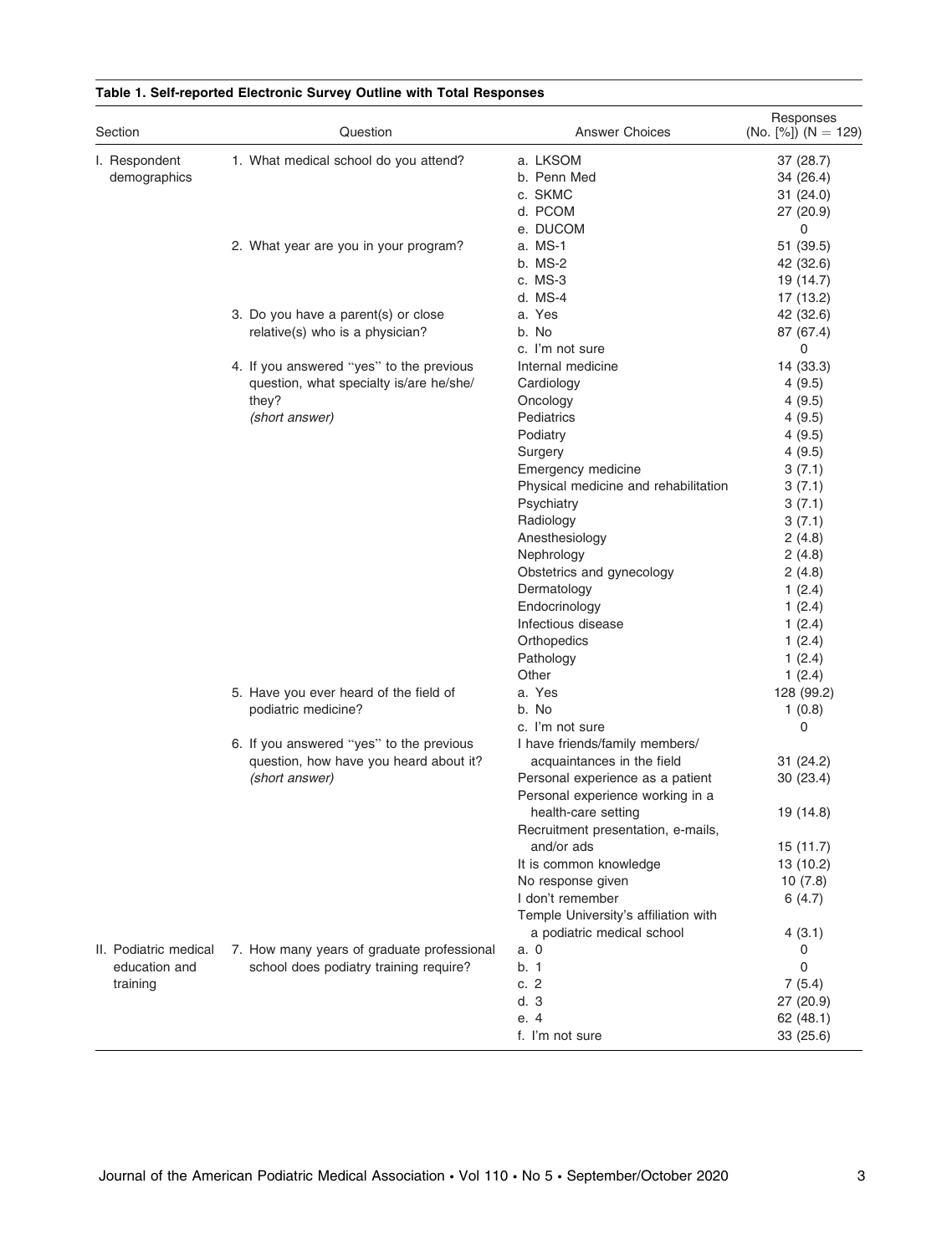| Section                     | Question                                                                                                                                                                                                                                                                                                                                                                                                                                     | <b>Answer Choices</b> | Responses<br>(No. $[%]$ ) (N = 129) |
|-----------------------------|----------------------------------------------------------------------------------------------------------------------------------------------------------------------------------------------------------------------------------------------------------------------------------------------------------------------------------------------------------------------------------------------------------------------------------------------|-----------------------|-------------------------------------|
|                             | 8. Which of the following basic medical                                                                                                                                                                                                                                                                                                                                                                                                      | a. Anatomy            | 116 (89.9)                          |
|                             | science subjects do podiatric medical                                                                                                                                                                                                                                                                                                                                                                                                        | b. Physiology         | 113 (87.6)                          |
|                             | students take? (select all that apply)                                                                                                                                                                                                                                                                                                                                                                                                       | c. Pathology          | 109 (84.5)                          |
|                             |                                                                                                                                                                                                                                                                                                                                                                                                                                              | d. Pharmacology       | 101 (78.3)                          |
|                             |                                                                                                                                                                                                                                                                                                                                                                                                                                              | e. Internal medicine  | 55 (42.6)                           |
|                             |                                                                                                                                                                                                                                                                                                                                                                                                                                              | f. All of the above   | 51 (39.5)                           |
|                             |                                                                                                                                                                                                                                                                                                                                                                                                                                              | g. None of the above  | 1(0.8)                              |
|                             |                                                                                                                                                                                                                                                                                                                                                                                                                                              | h. I'm not sure       | 31(24.0)                            |
|                             | 9. Do podiatric medical students take the                                                                                                                                                                                                                                                                                                                                                                                                    | a. Yes                | 19 (14.7)                           |
|                             | United States Medical Licensing                                                                                                                                                                                                                                                                                                                                                                                                              | b. No                 | 59 (45.7)                           |
|                             | Examination?                                                                                                                                                                                                                                                                                                                                                                                                                                 | c. I'm not sure       | 51 (39.5)                           |
|                             | 10. Do podiatrists complete hospital-based                                                                                                                                                                                                                                                                                                                                                                                                   | a. Yes                | 91 (70.5)                           |
|                             | residencies?                                                                                                                                                                                                                                                                                                                                                                                                                                 | b. No                 | 5(3.9)                              |
|                             |                                                                                                                                                                                                                                                                                                                                                                                                                                              | c. I'm not sure       | 33(25.6)                            |
| III. Podiatric scope        | 11. When referring to a podiatrist is the term                                                                                                                                                                                                                                                                                                                                                                                               | a. Yes                | 103 (79.8)                          |
| of practice                 | "doctor" applicable?                                                                                                                                                                                                                                                                                                                                                                                                                         | b. No                 | 16 (12.4)                           |
|                             |                                                                                                                                                                                                                                                                                                                                                                                                                                              | c. I'm not sure       | 10(7.8)                             |
|                             | 12. Do podiatric physicians treat foot and                                                                                                                                                                                                                                                                                                                                                                                                   | a. Yes                | 114 (88.4)                          |
|                             | toenail fungus?                                                                                                                                                                                                                                                                                                                                                                                                                              | b. No                 | 2(1.6)                              |
|                             |                                                                                                                                                                                                                                                                                                                                                                                                                                              | c. I'm not sure       | 13(10.1)                            |
|                             | 13. Do podiatrists perform surgery?                                                                                                                                                                                                                                                                                                                                                                                                          | a. Yes                | 102 (79.1)                          |
|                             |                                                                                                                                                                                                                                                                                                                                                                                                                                              | b. No                 | 14 (10.9)                           |
|                             |                                                                                                                                                                                                                                                                                                                                                                                                                                              | c. I'm not sure       | 13(10.1)                            |
|                             | 14. Are podiatric physicians involved in the                                                                                                                                                                                                                                                                                                                                                                                                 | a. Yes                | 122 (94.6)                          |
|                             | management of diabetes and its                                                                                                                                                                                                                                                                                                                                                                                                               | b. No                 | 3(2.3)                              |
|                             | complications?                                                                                                                                                                                                                                                                                                                                                                                                                               | c. I'm not sure       | 4(3.1)                              |
|                             | 15. Do podiatrists prescribe medications?                                                                                                                                                                                                                                                                                                                                                                                                    | a. Yes                | 105 (81.4)                          |
|                             |                                                                                                                                                                                                                                                                                                                                                                                                                                              | b. No                 | 8(6.2)                              |
|                             |                                                                                                                                                                                                                                                                                                                                                                                                                                              | c. I'm not sure       | 16 (12.4)                           |
|                             | 16. On a scale from 0 to 5, how much of a                                                                                                                                                                                                                                                                                                                                                                                                    | a. 0                  | 0                                   |
|                             | role do podiatrists generally play in                                                                                                                                                                                                                                                                                                                                                                                                        | b. 1                  | 6(4.7)                              |
|                             | health care? ( $0 =$ inessential; $5 =$                                                                                                                                                                                                                                                                                                                                                                                                      | c. $2$                | 24 (18.6)                           |
|                             | equivalent to MDs/DOs)                                                                                                                                                                                                                                                                                                                                                                                                                       | d.3                   | 33(25.6)                            |
|                             |                                                                                                                                                                                                                                                                                                                                                                                                                                              | e. 4                  | 40 (31.0)                           |
|                             |                                                                                                                                                                                                                                                                                                                                                                                                                                              | f. 5                  | 26 (20.2)                           |
| IV. Postsurvey<br>education | You have completed the survey. Thank you for your participation! If you would like information<br>concerning the field of podiatric medicine, and our training, please see the links below.<br>• American Association of Colleges of Podiatric Medicine (http://www.aacpm.org)<br>• American Podiatric Medical Association (http://www.apma.org)<br>$\epsilon$ $=$ $\epsilon$ $\epsilon$ $=$ $\epsilon$ $\epsilon$ $\epsilon$ $=$ $\epsilon$ |                       |                                     |

#### - American College of Foot and Ankle Surgeons (http://www.afcas.org)

Abbreviations: DUCOM, Drexel University's College of Medicine; LKSOM, Lewis Katz School of Medicine at Temple University; PCOM, Philadelphia College of Osteopathic Medicine; Penn Med, Perelman School of Medicine at the University of Pennsylvania; SKMC, Sidney Kimmel Medical College at Jefferson Medical College.

response by being required to sign into their Google account to complete the survey. No incentive was offered to the MSs for participating.

#### Data Analysis

Table 1. continued

The percentage of respondents was calculated for each survey question using Microsoft Excel (Microsoft Corp, Redmond, Washington). Inferences and conclusions were then drawn from the percentages of respondents.

Three subgroups were determined to better answer the hypotheses: the medical school of attendance, the year of study, and if a respondent had a physician relative. Subgroup analyses were performed with JMP Pro statistical software (SAS Institute Inc, Cary, North Carolina) using the Pearson  $\chi^2$  test for demographic data and the Fisher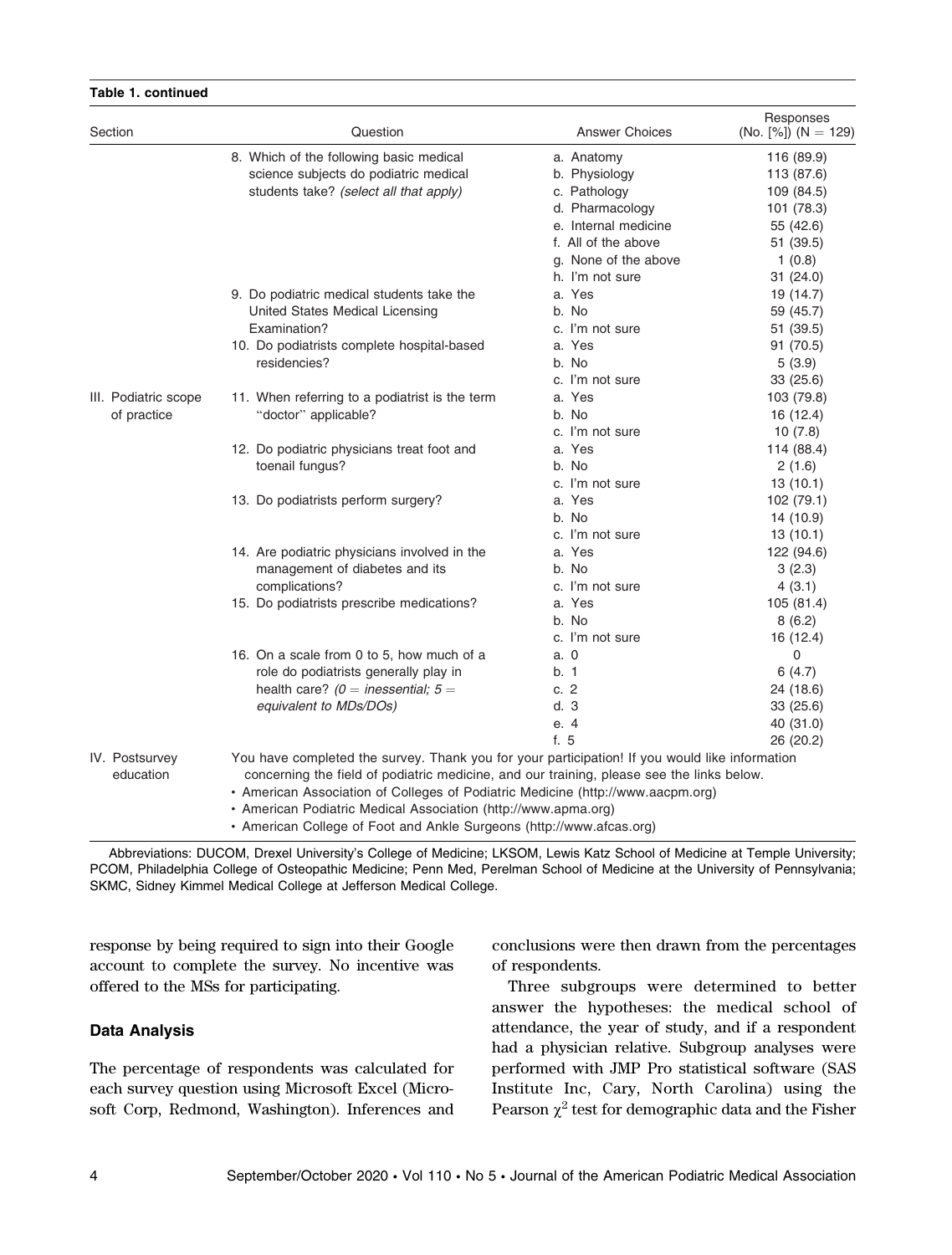Table 2. Summary of Statistical Significance for Survey Questions by Subgroup

|               |                 | P Value                 |                  |                       |
|---------------|-----------------|-------------------------|------------------|-----------------------|
| Section       | Question<br>No. | School of<br>Attendance | Year of<br>Study | Physician<br>Relative |
| II (Training) | 7               | NC.                     | NС               | .0223                 |
|               | 8               | <b>NC</b>               | NС               | NС                    |
|               | 9               | <b>NS</b>               | <b>NS</b>        | <b>NS</b>             |
|               | 10              | ΝS                      | ΝS               | <b>NS</b>             |
| III (Scope)   | 11              | <b>NS</b>               | ΝS               | <b>NS</b>             |
|               | 12              | <b>NS</b>               | <b>NS</b>        | .0109                 |
|               | 13              | <b>NS</b>               | ΝS               | <b>NS</b>             |
|               | 14              | <b>NS</b>               | <b>NS</b>        | .0082                 |
|               | 15              | .0185                   | ΝS               | <b>NS</b>             |
|               | 16              | NC.                     | <b>NC</b>        | .0248                 |

Abbreviations: NC, not calculated (for all survey questions due to the size of the contingency table or the nature of the question); NS, not significant.

exact test for the remaining individual questions. Due to the small sample size and possible presence of ''0'' responses for some question parameters, the Fisher exact test for independence was chosen over the  $\chi^2$  test for analysis of most of the survey data. Statistical significance was defined at  $P < .05$ . See Table 2 for a summary of statistical significance for survey questions by subgroup.

Due to the size of contingency tables, Fisher exact tests were not able to be calculated for questions 7 and 16 for the school of attendance and year of study subgroups. Question 8 was excluded from the analysis for independence due to the nature of the question (ie, select all that apply). In addition, the median of the total responses, as well as within each subgroup, was calculated for question 16 and is presented in Table 4.

Table 3. Subgroup Analysis for Survey Question 16 Demonstrating the Calculated Median Response

| Subgroup           | Median |  |
|--------------------|--------|--|
| Total respondents  | 4      |  |
| Medical school     |        |  |
| <b>LKSOM</b>       | 3      |  |
| Penn Med           | 4      |  |
| <b>SKCM</b>        | 4      |  |
| <b>PCOM</b>        | 4      |  |
| Year of study      |        |  |
| $MS-1$             | 3      |  |
| $MS-2$             | 4      |  |
| $MS-3$             | 4      |  |
| $MS-4$             | 3      |  |
| Physician relative |        |  |
| Yes                | 4      |  |
| No                 | 3      |  |

Abbreviations: LKSOM, Lewis Katz School of Medicine at Temple University; PCOM, Philadelphia College of Osteopathic Medicine; Penn Med, Perelman School of Medicine at the University of Pennsylvania; SKMC, Sidney Kimmel Medical College at Jefferson Medical College.

#### **Results**

Approximately 4,500 MSs at one osteopathic and three allopathic medical schools were surveyed regarding their perceived impressions of the podiatric medicine profession. A total of 129 responses were obtained after two survey distribution attempts at each of the four schools, for an overall response rate of approximately 2.9%. A list of the survey questions by section is presented in Table 1, along with the response rate for each answer choice.

#### Study Population Characteristics

The first section of the survey collected data regarding demographic characteristics of the study

| Table 4. Demographic Data of Survey Participants<br><b>Medical School</b> | Total<br>$(N = 129)$ | Physician<br>Relative<br>$(n = 42)$ | No Physician<br>Relative<br>$(n = 87)$ | $MS-1$<br>$(n = 51)$ | $MS-2$<br>$(n = 42)$ | $MS-3$<br>$(n = 19)$ | $MS-4$<br>$(n = 17)$ |
|---------------------------------------------------------------------------|----------------------|-------------------------------------|----------------------------------------|----------------------|----------------------|----------------------|----------------------|
| <b>LKSOM</b>                                                              | 37(28.7)             | 10                                  | 27                                     | 16                   | 11                   |                      | 6                    |
| Penn Med                                                                  | 34(26.4)             | 13                                  | 21                                     | 9                    |                      | 8                    | 9                    |
| <b>SKMC</b>                                                               | 31(24.0)             | 11                                  | 20                                     | 20                   | 6                    |                      |                      |
| <b>PCOM</b>                                                               | 27(20.9)             | 8                                   | 19                                     | 6                    | 17                   | з                    |                      |
| <b>DUCOM</b>                                                              |                      |                                     | 0                                      |                      |                      |                      |                      |

Note: Data are given as number (%).

Abbreviations: DUCOM, Drexel University's College of Medicine; LKSOM, Lewis Katz School of Medicine at Temple University; PCOM, Philadelphia College of Osteopathic Medicine; Penn Med, Perelman School of Medicine at the University of Pennsylvania; SKMC, Sidney Kimmel Medical College at Jefferson Medical College.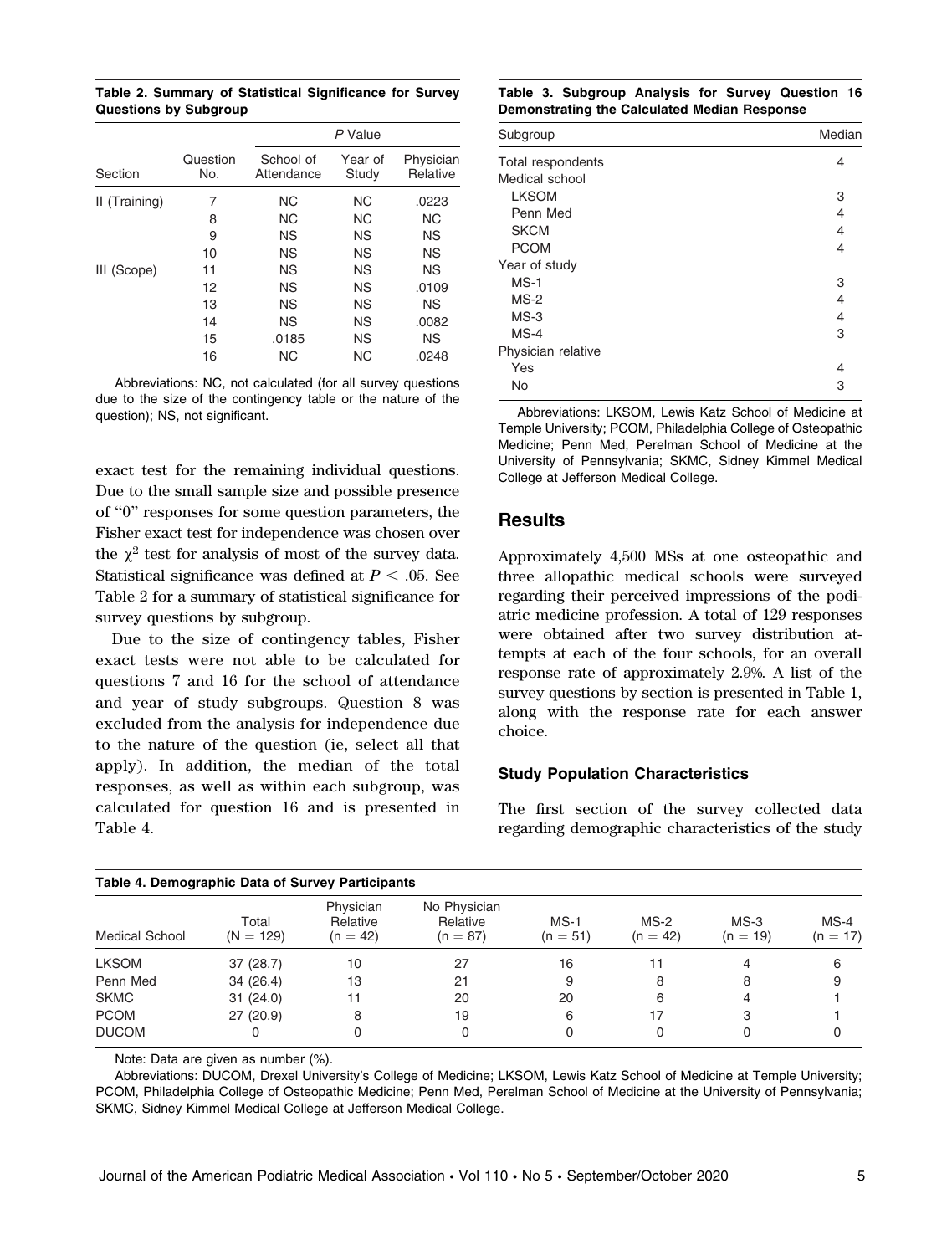population. Table 4 summarizes this information. We included questions concerning medical school of attendance (eg, LKSOM, Penn Med, SKCM, or PCOM) and year of study (eg, MS-1, MS-2, MS-3, or MS-4). The distribution of respondents from each school was relatively uniform, with LKSOM having the greatest number of respondents  $(28.7\%, n = 37)$ and PCOM having the fewest  $(20.9\%, n = 27)$ . The number of respondents in each year of study was less evenly distributed. First-year and second-year MSs made up almost two-thirds of the study population (MS-1: 39.5%,  $n = 51$ ; MS-2: 32.6%,  $n =$ 42). A  $\gamma^2$  test comparing school of attendance and year of study revealed a significant result  $(P=.0004)$ with a  $\gamma^2$  statistic of 30.2757.

In addition, we found that 32.6% of respondents (n  $=$  42) had at least one parent or close relative who is a physician (Table 4), with the most commonly reported specialty being internal/family medicine  $(33.3\%, n = 14)$ . Interestingly, podiatric medicine was one of the more commonly reported specialties, with four students (9.5%) having a family member in the field. A full list of the reported specialties can be found in Table 1, question 4. The association between having a physician relative and medical school of attendance did not show significance ( $\chi^2$  = 1.0998,  $P = .7771$ , suggesting that the population was uniformly distributed regarding students with physician relatives at each participating school.

When asked if they had heard of the field of podiatric medicine, all but one MS responded ''yes''  $(99.2\%, n = 128)$ . Students reported most commonly that they had heard of podiatry through friends, family, and/or acquaintances in the profession  $(24.2\%, n = 31)$  or through personal experience as a patient of a podiatrist  $(23.4\%, n = 30)$ .

#### Podiatric Medical Training

The second section of the survey revealed that less than half of the MSs surveyed perceived that podiatric medical school is 4 years in length  $(48.1\%, n = 62)$ , and  $25.6\%$   $(n = 33)$  were not sure how many years of schooling is required (Table 1, question 7). Students who stated that they have a physician relative were greater than two times more likely to respond "I'm not sure" than students who stated that they do not have a physician relative (Fig. 1). The Fisher exact test for independence yielded a  $P = .0223$ , which implies that the difference in responses to this question based on the two populations of physician relative and no physician relative was statistically significant.

Most MSs responded that they believe their podiatric counterparts take basic medical science courses in anatomy (89.9%,  $n = 116$ ), physiology  $(87.6\%, n = 113)$ , pathology  $(84.5\%, n = 109)$ , and pharmacology (78.3%,  $n = 101$ ). However, they were least likely to select internal medicine in the list of courses presented in question 8 (42.6%,  $n = 55$ ). Even fewer students correctly selected all courses from the list  $(39.5\%, n = 51)$  (Table 1, question 8).

Survey question 9 asked MSs if their podiatric counterparts take the same board examination, the United States Medical Licensing Examination, as they do. The response was mixed, with  $45.7\%$  (n = 59) of students answering "no" and  $39.5\%$  (n = 51) answering ''I'm not sure.'' Regarding whether podiatric physicians complete a hospital-based residency, most of the survey participants believed that they indeed do  $(70.5\%, n = 91)$ ; however, just more than 25% were not sure  $(25.6\%, n = 33)$  (Table 1, question 10).

Subgroup analysis regarding medical school of attendance and year of study did not yield any statistically significant differences for questions 7 through 10 in section II. As previously discussed, one question in this section (question 7) showed statistical significance with the Fisher exact test regarding the physician relative subgroup (Table 2).

#### Podiatric Scope of Practice

In section III of the survey, we found that MSs responded relatively positively to questions 11 to 15, with an average 85% response rate of ''yes'' to questions regarding the inclusion of matters in the podiatric scope of practice. Regarding survey question 11, just less than 80% of total respondents answered that they would consider a podiatrist to be a doctor, a few said that they would not (12.4%, n  $= 16$ ), and even fewer were not sure (7.8%, n  $= 10$ ) (Table 1).

Although the total response rate indicating ''yes'' for the questions in this section was high, students were more willing to answer that podiatric physicians treat toenail fungus (question 12: 88.4%,  $n =$ 114) and manage complications of diabetes (question 14: 94.6%,  $n = 122$ ) than perform surgery (question 13: 79.1%,  $n = 102$ ) or prescribe medications (question 15: 81.4%,  $n = 105$ ) (Table 1).

Subgroup analysis for questions 11 through 15 did not reveal statistical significance regarding year of study. The school of attendance subgroup similarly did not demonstrate a statistically significant difference between the subpopulations in this section, except for question 15 regarding the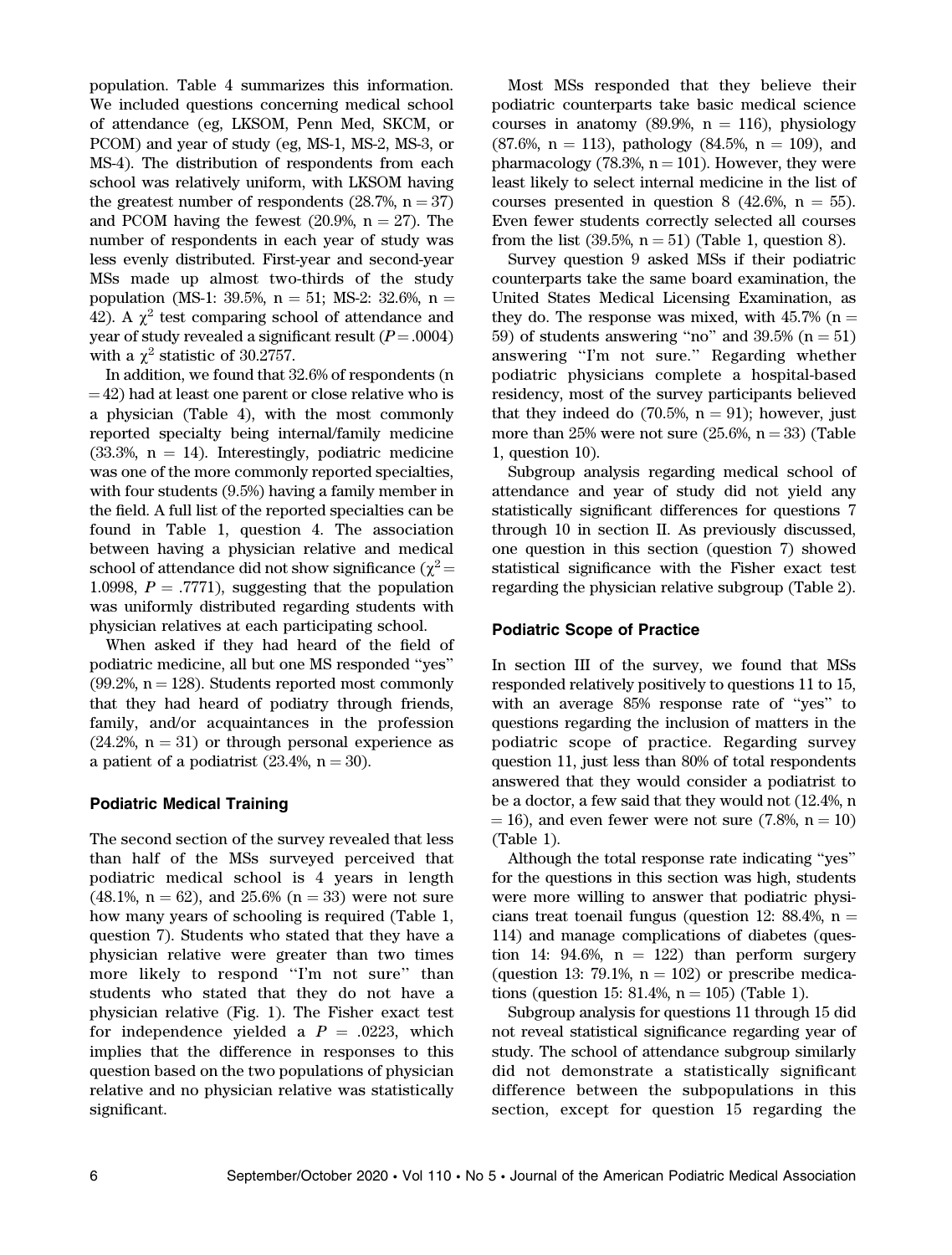

Figure 1. Summary of total responses and responses from the physician relative subgroup to survey question 7 regarding length of podiatric medical school. A significant difference between the physician relative and no physician relative subpopulations was found ( $P = .0223$ ).

prescription of medications by podiatrists  $(P =$ .0185) (Table 2).

The physician relative subgroup revealed significance for multiple survey questions in section III, including question 12 ( $P = .0109$ ) and question 14 ( $P$  $= .0082$ ), as well as question 16 (Table 2). The common trend in the difference in response rate between these two populations for questions 12 and 14 seems to be a greater willingness of respondents without a physician relative to answer ''yes'' to these questions than those with a physician relative. Respondents with a physician relative were also more likely than those without to respond ''I'm not sure'' for these two questions (Fig. 2).

The last survey question, question 16, asked MSs to rate podiatric medicine's general role in health care on a scale from 0 (inessential) to 5 (equivalent to MDs/DOs). The response was generally positive, with most of the students responding with a rating of either 3 or 4 on the scale. The median for all 129 respondents was 4. Table 3 summarizes the calculated median for each subgroup. The calculated median response was 4 for all schools, except for LKSOM, which was calculated to be 3. Students in years 1 and 4 had a calculated median of 3, and students in years 2 and 3 had a median of 4. Respondents with a physician relative were more likely to give a higher rating on the scale than those without a physician relative, as evidenced by their higher median rating and the associated significant difference between the two groups  $(P = .0248)$ (Table 2).

## **Discussion**

The aim of this study was to gauge perceptions of MSs regarding the specialty field of podiatric medicine. We surveyed 129 MSs from one osteopathic and three allopathic medical schools in the Philadelphia area. The distribution of respondents from each of the four medical schools surveyed was generally uniform. Respondents from the first and second year of medical school composed approximately 72% of the survey population, and a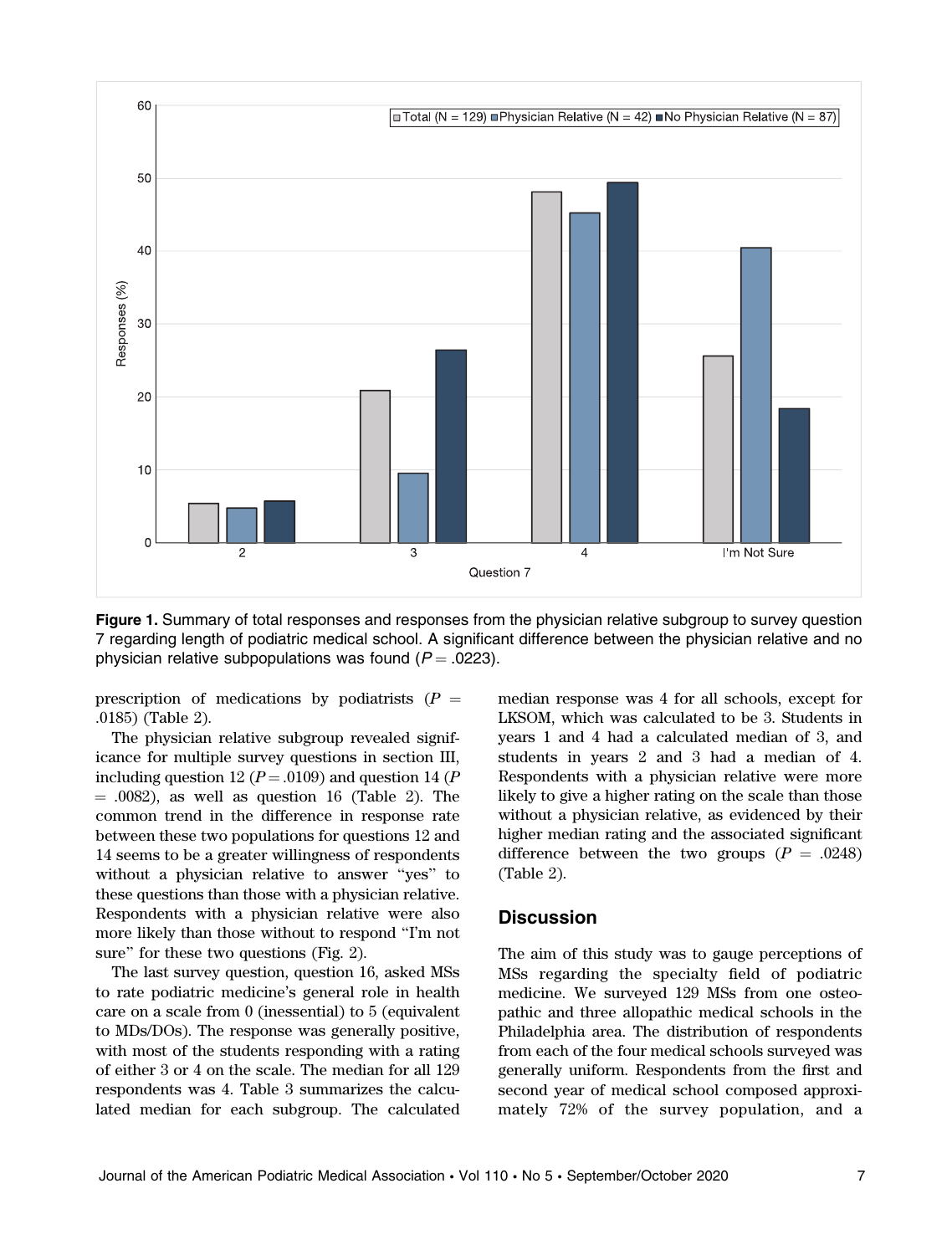

Figure 2. Percentage responses for survey questions 12 and 14 with the physician relative subgroup represented regarding scope of podiatric medical practice. Significant differences between the physician relative and no physician relative subpopulations were found for question 12 ( $P = .0109$ ) and question 14 ( $P =$ .0082).

significant difference was seen between school of attendance and year of study  $(P = .0004)$ . Although we had hoped to survey students from DUCOM to increase the total number of respondents, as well as to have a representative MS population from the Philadelphia area, they were deemed inaccessible after multiple failed attempts at survey distribution.

As previously stated, a survey of podiatric medical students demonstrated that most had become interested in podiatric medicine either through personal experiences from being treated by a podiatric physician or having a family member in the profession.<sup>5</sup> Similarly, this was the case for the present survey population of MSs, with 23.4% (n  $=$  30) having been treated by a podiatric physician in the past and  $24.2\%$  (n = 31) having one or more friends or family members in the profession (question 6). The fourth most common reason identified by MSs as being responsible for exposing them to podiatric medicine was recruitment presentations, e-mails, and advertisements  $(11.7\%, n =$ 15). Also, four respondents mentioned Temple University's affiliation with a podiatric medical

school specifically as to how they had learned about it.

We hypothesized that allopathic and osteopathic medical students would show gaps in knowledge with respect to podiatric medical education, training, and scope of practice. In general, we found that MSs were either well informed or good at guessing the perceived ''correct'' answer regarding our 16 question, self-reported survey. For instance, all but one respondent had previously heard of the field of podiatric medicine (question 5), and approximately 80% would agree that the term doctor is applicable to a podiatrist (question 11).

However, there were survey questions that identified areas of needed interprofessional education. Specifically, there seemed to be confusion among MSs regarding the length of podiatric medical school (question 7), with less than half of the respondents choosing the real-world correct answer of 4 years. In addition, only 42.6% of respondents chose internal medicine from a list of basic medical science courses that they believed podiatric medical students take during their training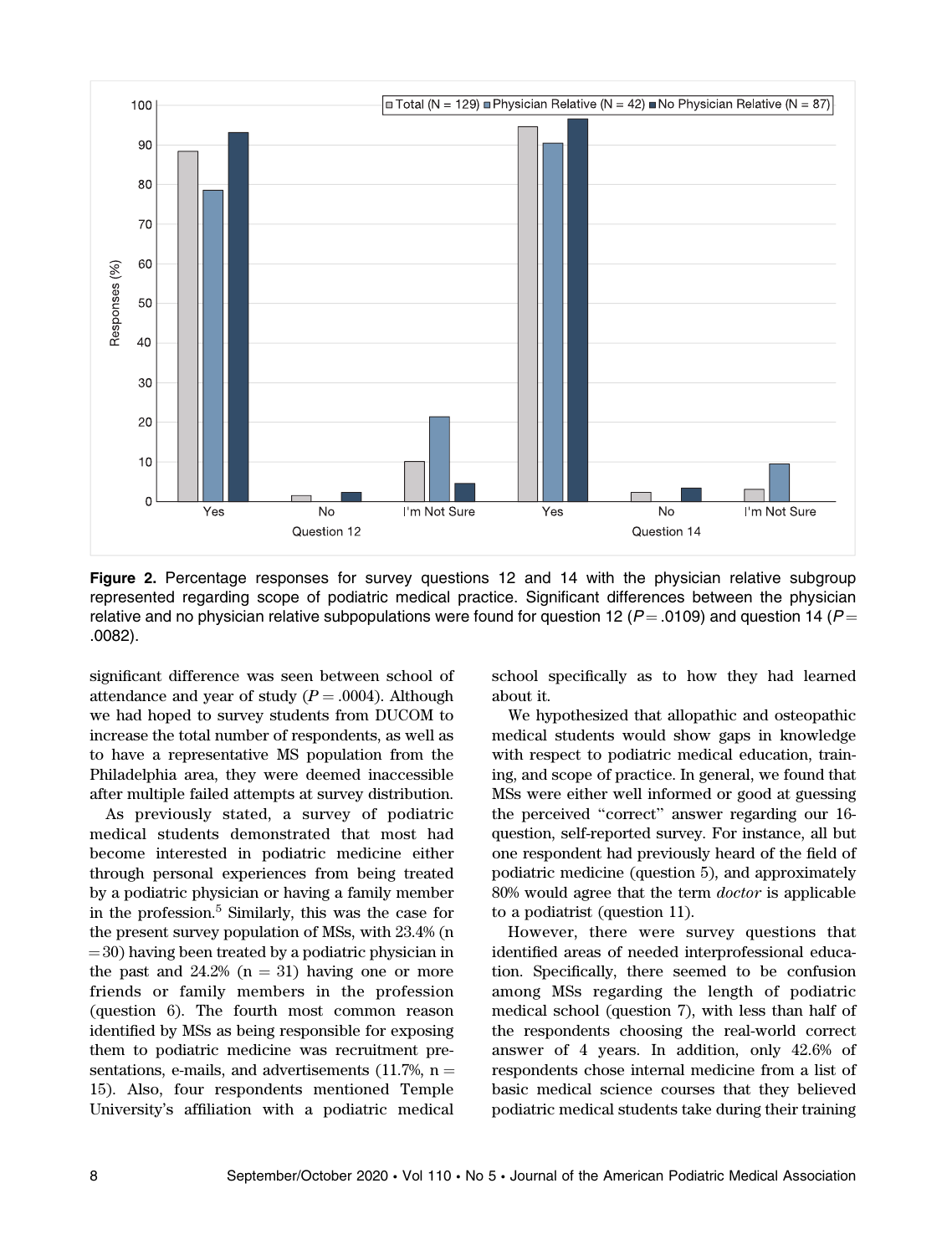(question 8), despite it being a standard course of the podiatric medicine curriculum.<sup>11</sup>

Furthermore, less than half of respondents were aware that podiatric medical students do not take the same board examinations as MSs, with a relatively large percentage (39.5%) reporting that they were unsure (question 9). It was also apparent that regarding podiatric medicine's scope of practice, MSs were more likely to report that podiatrists treat toenail fungus (question 12) and manage complications of diabetes (question 14) than perform surgery (question 13) or prescribe medications (question 15). In addition, only 20.2% of respondents rated podiatrists as having a role in health care equivalent to allopathic and osteopathic physicians (question 16, represented by 5 on the scale). Most of the MSs were more likely to rate podiatric medicine's role as a 4 (31.0%, n = 40) or a 3 (25.6%, n = 33) on this scale, with a median of 4. This is generally a positive result because we can see that most MSs believe that podiatry's role is not inessential (represented by 0 on the scale) and instead approaches the role of other physicians in the health-care system.

We hypothesized that students from the LKSOM at Temple University would be more likely than students from other medical schools to answer survey questions regarding their podiatric medical counterparts correctly due to an affiliation with one of the nine podiatric medical schools. However, school of attendance subgroup analysis did not reveal a statistically significant result for most of the questions, with one exception (question 15). This implies that there was no statistically significant difference in the response to most survey questions based on school of attendance and that the hypothesis was, therefore, incorrect. Interestingly, LKSOM had the lowest median score of any school surveyed for question 16 regarding the role that podiatrists play in health care. Because a lower score on the scale represents a more minor role, it could be interpreted that students at LKSOM are more negatively biased toward podiatric physicians than the other schools surveyed. However, this may just be a coincidence of the data due to the small sample size.

Similarly, we expected that those in higher stages of their medical school training (ie, in their third or fourth year of school) would answer more survey questions correctly because they may have more clinical exposure to podiatry through hospital rotations. Contrary to the hypothesis, we found no statistically significant difference between responses when comparing students' year of study.

We also hypothesized that MSs with a parent or close relative in the medical field would perform better on the survey than those who did not because they may have been exposed to medicine and its specialties through relative connections and/or experiences that those without a physician parent or relative did not have. Analysis of the physician relative subpopulation found that MSs with a physician relative were more likely to be unsure of their answer for multiple survey questions, which was determined to be statistically significant compared with the population without a physician relative. However, when scoring the role that podiatric medicine plays in health care, those with a physician relative were more likely to give a higher score (median  $= 4$ ) than those without a physician relative (median  $=$  3).

This survey study had many limitations. One of the most significant limitations was the study's small sample size. To minimize invasion of privacy, the survey link was distributed to MSs by a point of contact at each school that was predetermined by the investigators. We believe that this indirect form of contact with the study population, as well as the lack of incentive provided to participants, resulted in the small sample size of 129 respondents. As a result, the study is subject to population bias. The percentage of MSs who completed the survey is a small proportion of the total number of medical students who were asked to participate (2.9%). Furthermore, it is possible that MSs with previous knowledge of podiatry were more likely to participate in the study, which could have skewed the results in a more positive light. Therefore, the results may not be representative of the overall chosen population of study.

Another major limitation of this study is location bias. The results may be skewed toward positive responses regarding podiatric medicine because we surveyed MSs in a large city (Philadelphia) where podiatry is a thriving specialty, and where one of the nine podiatric medical schools in the United States is located. It is unknown whether this same survey would obtain similar results in a less urban area, where podiatric medicine may not have as significant of a presence, or in the general MS population countrywide.

Although 72% of survey respondents were firstand second-year MSs, the results demonstrated no statistically significant difference between survey question responses by year of study. This finding is concerning, especially when considered with the result that only 14.8% of respondents stated that they had exposure to podiatric medicine through